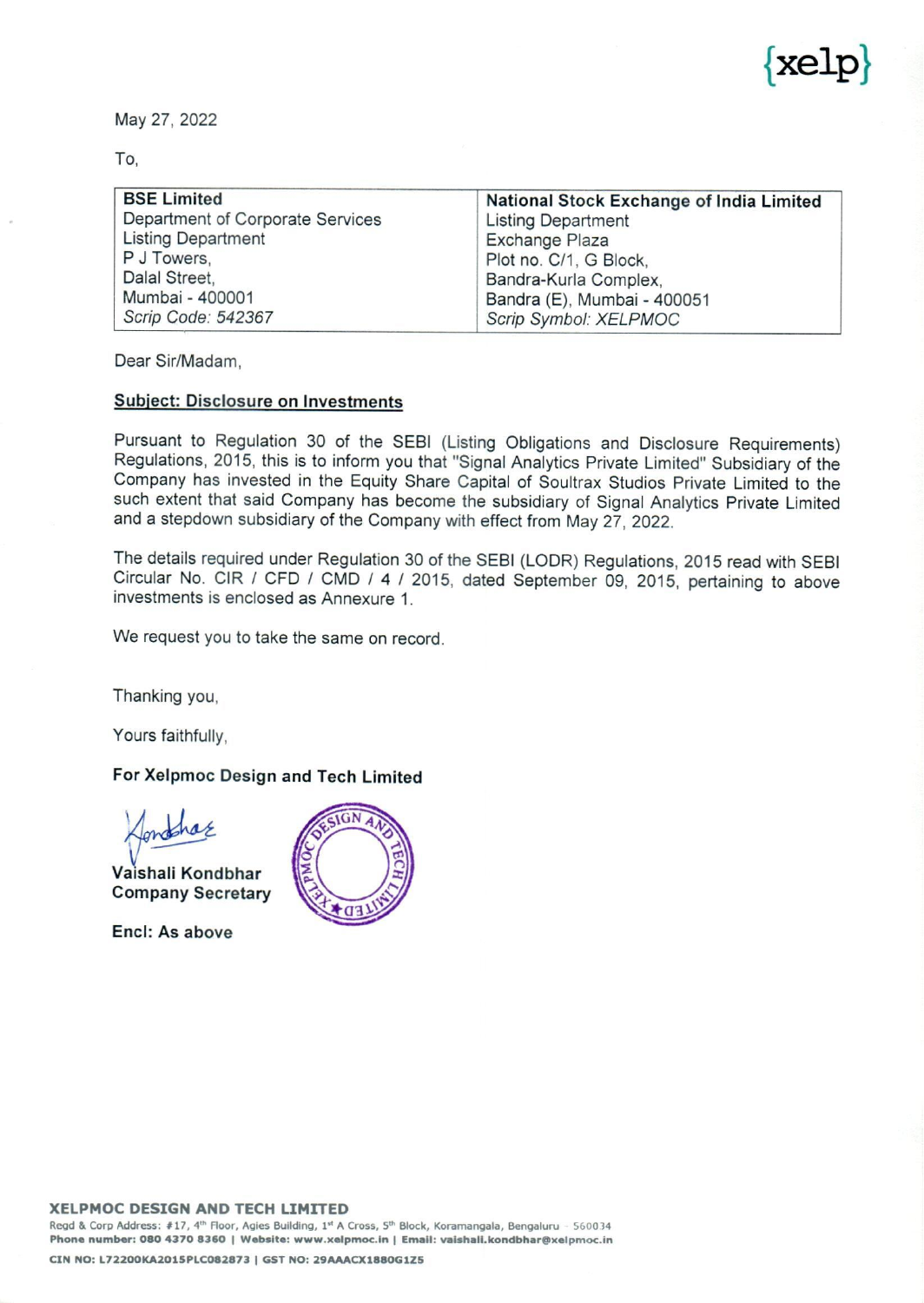

## Details required under Regulation 30 of SEBI (LODR) Regulations, 2015 read along with SEBI Circular CIR/CFD/CMD/4/2015 dated September 09, 2015 Details required under Regulation 30 of SEBI<br>SEBI Circular CIR/CFD/CMD/4/2015 dated Sep

| kelp<br>Details required under Regulation 30 of SEBI (LODR) Regulations, 2015 read along with<br>SEBI Circular CIR/CFD/CMD/4/2015 dated September 09, 2015<br><b>Annexure-1</b> |                                                                                                                                                                                                                                                                                                              |                                                                                                                                                                                                                                                                                                                                                                                 |  |  |
|---------------------------------------------------------------------------------------------------------------------------------------------------------------------------------|--------------------------------------------------------------------------------------------------------------------------------------------------------------------------------------------------------------------------------------------------------------------------------------------------------------|---------------------------------------------------------------------------------------------------------------------------------------------------------------------------------------------------------------------------------------------------------------------------------------------------------------------------------------------------------------------------------|--|--|
| Sr. No.                                                                                                                                                                         | <b>Particulars</b>                                                                                                                                                                                                                                                                                           | <b>Details</b>                                                                                                                                                                                                                                                                                                                                                                  |  |  |
| 1.                                                                                                                                                                              | Name of the target entity, details in<br>brief such as size, turnover etc.;                                                                                                                                                                                                                                  | Soultrax Studios Private Limited (SSPL) is a<br>private limited Company incorporated under the<br>provisions of Companies Act, 2013 having its<br>registered office in New Delhi, India<br><b>Capital Detail:</b><br>Authorized Share Capital:                                                                                                                                  |  |  |
|                                                                                                                                                                                 |                                                                                                                                                                                                                                                                                                              | Rs.10,00,000/- (1,00,000 Equity Shares of<br>Rs. 10/- each)<br>Paid Up Share Capital: Rs.1,00,000/- (10,000<br>Equity Shares of Rs.10/- each)                                                                                                                                                                                                                                   |  |  |
|                                                                                                                                                                                 |                                                                                                                                                                                                                                                                                                              | Turnover: NIL (Yet to commence business<br>operations)                                                                                                                                                                                                                                                                                                                          |  |  |
| 2.                                                                                                                                                                              | Whether the acquisition would fall<br>within related party transaction(s)<br>and<br>whether<br>the<br>promoter/<br>promoter group/ group companies<br>have any interest in the entity being<br>acquired? If yes, nature of interest<br>and details thereof and whether the<br>same is done at "arms length"; | The step-down subsidiary company shall be a<br>related party of the company.<br>Save and except what is stated above, the<br>Promoter/ promoter group are not interested in<br>the transaction.                                                                                                                                                                                 |  |  |
| 3.                                                                                                                                                                              | Industry to which the entity being<br>acquired belongs;                                                                                                                                                                                                                                                      | The step-down subsidiary is engaged in the<br>business of content creation.                                                                                                                                                                                                                                                                                                     |  |  |
| 4.                                                                                                                                                                              | Objects and effects of acquisition<br>(including but not limited to,<br>disclosure<br>of<br>reasons<br>for<br>acquisition of target entity, if its<br>business is outside the main line of<br>business of the listed entity);                                                                                | The Management and/or Promoters of the<br>Company and its subsidiary are of view that<br>since Signal Analytics Private Limited (SAPL),<br>subsidiary of the Company is in edutech<br>business<br>and<br>new step-down subsidiary<br>company is in content creation business, hence<br>there are opportunities for the two businesses<br>to work together to develop synergies. |  |  |